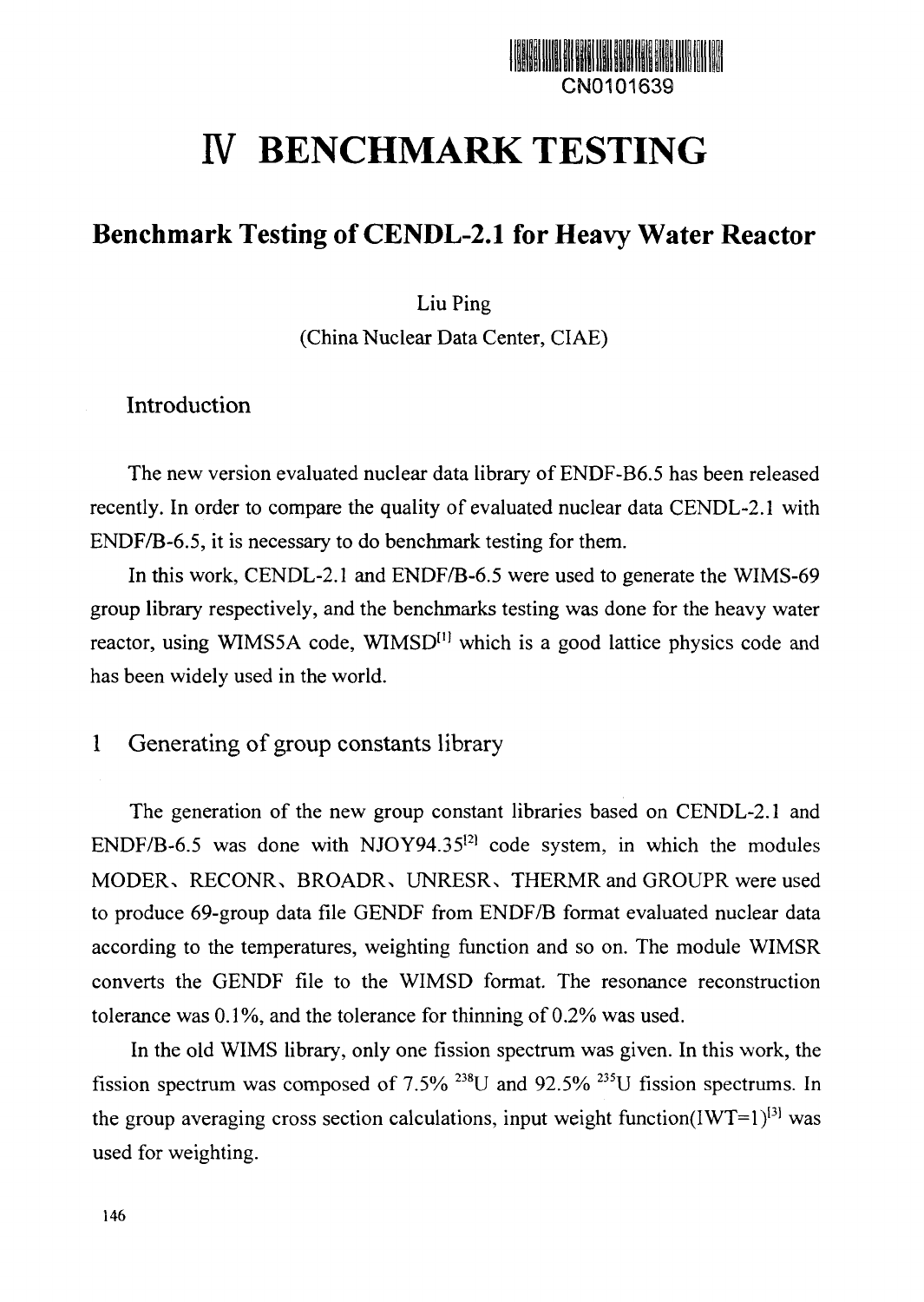In the WIMS 69-groups library, only absorption and neutron yield per fission integrals were tabulated, and all other cross sections were entered corresponding to a  $\sigma_0$ , which was chosen from input values. Clearly, the results of benchmark calculations are sensitive to the selection of  $\sigma_0$ . In this work,  $\sigma_0$  was derived from the calculation according to normal reactor cells. Table 1 shows the selected reference values for each isotope.

The Goldstein-Cohen  $\lambda$  values should be consistent with the resonance integral tabulation. In this work, the selection of  $\lambda$  is similar to the old WIMS library. Table 2 shows the selected reference values for some isotopes.

| Material                                                                    | Reference $\sigma_0$ values. |  |  |
|-----------------------------------------------------------------------------|------------------------------|--|--|
| 'H                                                                          | 1.E10                        |  |  |
| ${}^{16}O_8$                                                                | 40.                          |  |  |
| D                                                                           | 1.E10                        |  |  |
|                                                                             | 1.E10                        |  |  |
|                                                                             | 1.E3                         |  |  |
| ${^{27}\text{Al}_{13}} \atop {^{235}\text{U}_{92}}$ ${^{238}\text{U}_{92}}$ | 28                           |  |  |

Table 1 List of applied reference  $\sigma_0$  values

Table 2 List of applied reference *A* values

| Materials | $\lambda$ values<br>1.0 |  |  |
|-----------|-------------------------|--|--|
|           |                         |  |  |
| D         | 1.0                     |  |  |
| О         | 1.0                     |  |  |
| Al        | 1.0                     |  |  |
| $235$ U   | 0.2                     |  |  |
| $238$ U   | 0.2                     |  |  |

## 2 Description of Benchmark Experiments

In order to test the data files, three benchmarks lattices containing <sup>235</sup>U and  $^{238}$ U, which include ZEEP-1,2,3, were chosen.

The natural uranium fuel, and heavy water  $(D<sub>2</sub>O)$ -moderated, are wed in ZEEP-1,2,3. Details of these lattices are given in Table 3.

For these lattices, experimental buckling values are available. It is easy to do leakage calculations using the input buckling values.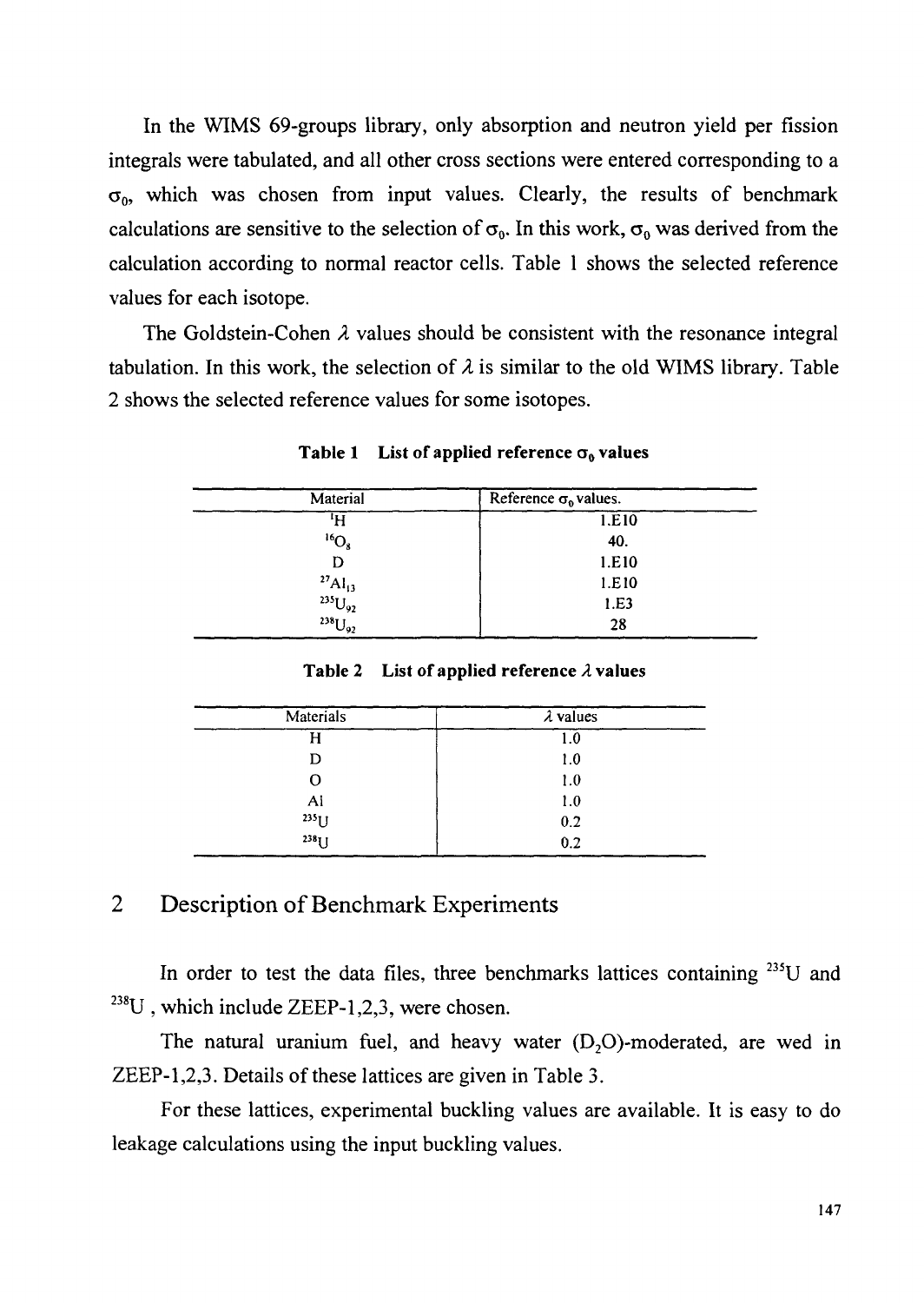| Region    | Outer radius<br>(mm) | Isotope          | Concentration<br>$(10^{24} \text{ atoms} / \text{cm}^3)$ |
|-----------|----------------------|------------------|----------------------------------------------------------|
| Fuel      | 16.285               | 235 <sub>T</sub> | $3.454E - 4$                                             |
|           |                      | $238$ J J        | 4.760E-2                                                 |
| Air Gap   | 16.470               |                  | $5.0E - 5$                                               |
| Cladding  | 17.490               |                  | $6.025E - 2$                                             |
|           |                      | ŀΗ               | 1.529E-4                                                 |
| Moderator |                      | <sup>2</sup> H   | 6.633E-2                                                 |
|           |                      |                  | 3.324E-2                                                 |

#### Table 3 Brief Characteristics of ZEEP-1,2,3

## 3 Method of cell calculation

The cell calculations were used with WIMS/D4 code. At first, according to real cell composition, intermediate approximation was used to calculate resonance selfshielding. The main transport equation was solved using Sn method, and the cylindrical cell approximation was used to simplify the geometry of the cell. Leakage calculations had been done with input buckling values and Bl method. The reaction rates of  $^{235}U$  and  $^{238}U$  were given in output files in two groups

## 4 Results and Discussions

For ZEEP-1,2,3, the results of CENDL-2.1 , old WIMS library and ENDF/B-6.5 are given in Table 4. The  $C^*_{\text{Maxwellian}}$  given in Ref.[4] is 0.654.

All the integrals parameters are defined as follows:

 $\rho^{28}$  — epithermal / thermal captures for  $^{238}$ U  $\delta^{3}$  — epithermal / thermal fission for  $^{235}$ U  $\delta^{28}$  —  $^{238}$ U /  $^{235}$ U fission  $C^*$  — <sup>238</sup>U capture / <sup>235</sup>U fission  $\text{RCR}$   $\longrightarrow$   $\text{C}^*$  lattice /  $\text{C}^*$  Maxwellian

Although there are no quite enough experiment data with heavy water moderated lattices, the available data have shown that the calculated results based on CENDL-2.1 are within or close to the experimental uncertainty limits. All the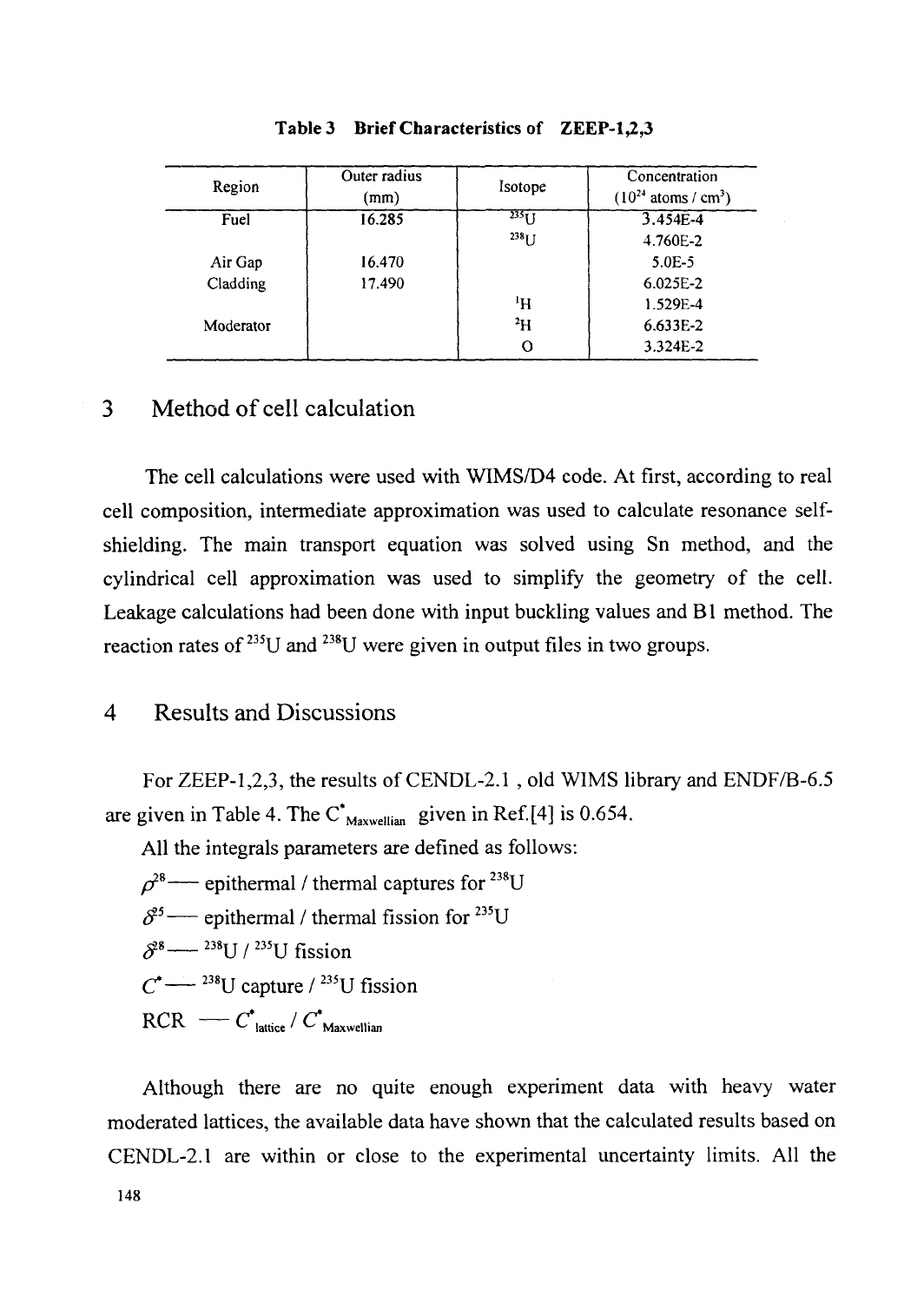**lattices parameters calculated with CEND1-2.1 are in good agreement with those values of experiments.**

| Lattices | Integral parameter               | Experiment | WIMS/D4 | CENDL-2.1 | $ENDF/B-6.5$ |
|----------|----------------------------------|------------|---------|-----------|--------------|
|          | $k_{\rm eff}$                    | 1.0000     | 0.99398 | 1.0032    | 0.99790      |
|          | $\rho^{28}$                      |            | 0.26026 | 0.28687   | 0.28488      |
| ZEEP-1   | $\delta^3$                       |            | 0.0258  | 0.0256    | 0.02557      |
|          | $\mathcal{S}^8$                  | 0.0675     | 0.06804 | 0.06785   | 0.06892      |
|          | <b>RCH</b>                       | 1.16       | 1.279   | 1.274     | 1.29226      |
| $ZEEP-2$ | $k_{\rm eff}$                    | 1.0000     | 0.9993  | 0.99993   | 0.99465      |
|          | $\rho^{28}$                      |            | 0.4688  | 0.52713   | 0.52368      |
|          | $\delta^{\scriptscriptstyle 25}$ | -----      | 0.04891 | 0.048715  | 0.04849      |
|          | $\delta^3$                       |            | 0.07261 | 0.07192   | 0.07332      |
|          | <b>RCR</b>                       |            | 1.464   | 1.489     | 1.50807      |
| ZEEP-3   | $k_{\rm eff}$                    | 1.0000     | 1.00384 | 0.99752   | 0.99237      |
|          | $\rho^{28}$                      |            | 0.62021 | 0.70397   | 0.69603      |
|          | $\delta^3$                       |            | 0.06539 | 0.06538   | 0.06504      |
|          | S <sup>28</sup>                  |            | 0.07672 | 0.07583   | 0.07748      |
|          | <b>RCR</b>                       |            | 1.5968  | 1.6424    | 1.66292      |

**Table 4 Integral parameter comparison for heavy water reactor benchmarks**

#### 5 Conclusions

It is obvious that different evaluation nuclear data library is the cause of the difference of the results between old and new WIMS 69-group library. Through the comparison of <sup>238</sup>U scattering cross sections between old and new library, a big difference was found. In the resonance energy region, the values of old library is much bigger than that of the new ones. The difference arises from the evaluation data and resonance self-shielding treatment for scattering cross sections as well. The bigger scattering cross section of old library caused relative lower possibility of absorption, higher slowdown power and therefore softer neutron spectrum.

Owning to the <sup>238</sup>U inelastic cross sections of ENDF/B-6.5 make neutron spectrum of assembly hardened and underestimated neutron moderating power, the neutron production rate in the high energy region is remarkably overestimated and the neutrons number in the low energy region is remarkably overestimated. Consequently,  $k<sub>eff</sub>$  for thermal reactor calculations is underestimated. It seems that the data of  $^{238}U$  in the ENDF/B-6.5 is not the best.